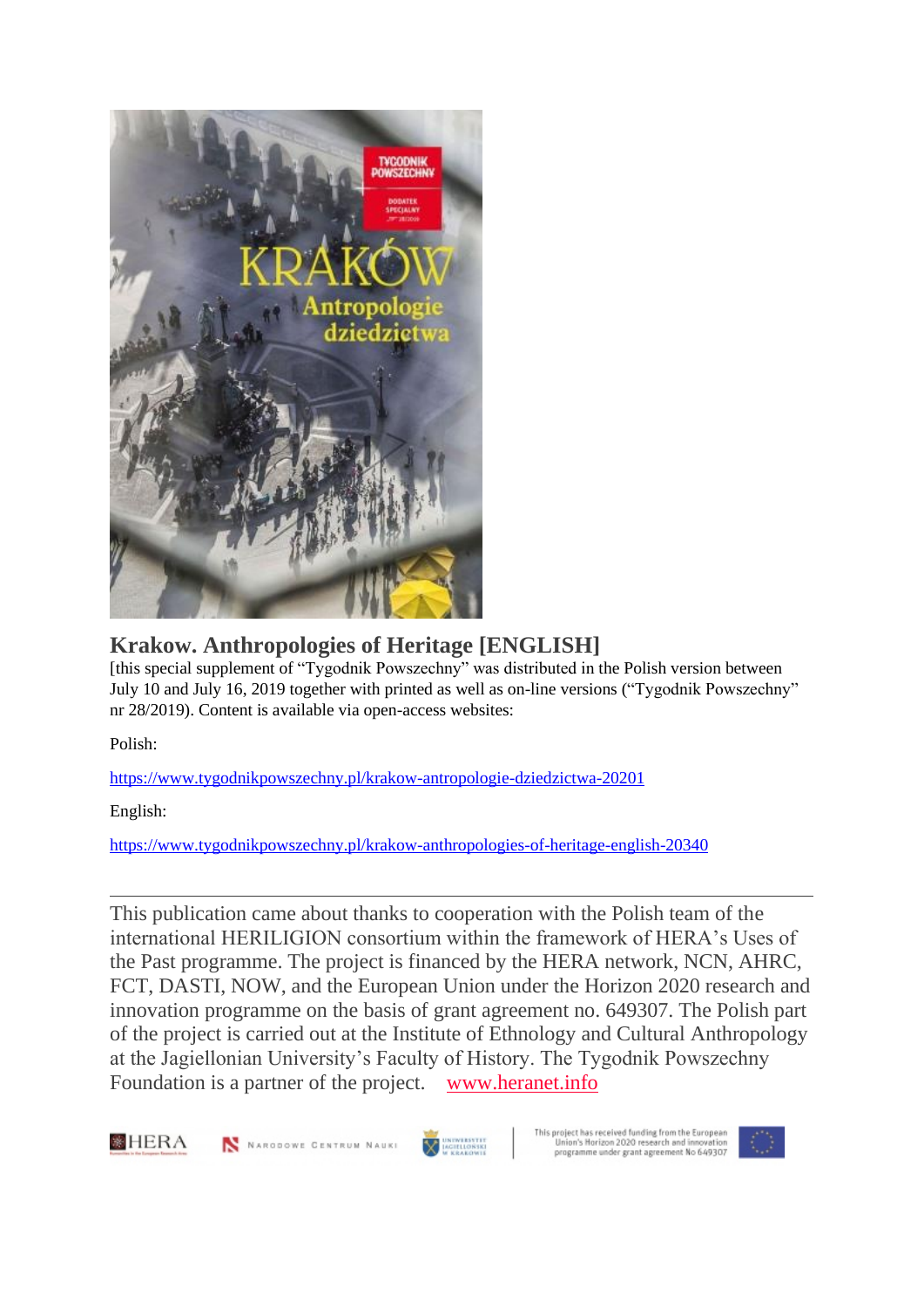#### **CONTENTS:**

[KS. ADAM BONIECKI](https://www.tygodnikpowszechny.pl/autor/ks-adam-boniecki-52) **[Boniecki: My Map of Kraków](https://www.tygodnikpowszechny.pl/boniecki-my-map-of-krakow-159798)**

<https://www.tygodnikpowszechny.pl/boniecki-my-map-of-krakow-159798>

## [ANNA NIEDŹWIEDŹ](https://www.tygodnikpowszechny.pl/autor/anna-niedzwiedz-1163)

### **[Heritage Laboratory](https://www.tygodnikpowszechny.pl/heritage-laboratory-159801)**

<https://www.tygodnikpowszechny.pl/heritage-laboratory-159801>

[ANNA NIEDŹWIEDŹ](https://www.tygodnikpowszechny.pl/autor/anna-niedzwiedz-1163) **[Mapping Meanings](https://www.tygodnikpowszechny.pl/mapping-meanings-159803)** <https://www.tygodnikpowszechny.pl/mapping-meanings-159803> [ALICJA BACZYŃSKA-HRYHOROWICZ,](https://www.tygodnikpowszechny.pl/autor/alicja-baczynska-hryhorowicz-20191) [BARTOSZ ARKUSZEWSKI,](https://www.tygodnikpowszechny.pl/autor/bartosz-arkuszewski-20192) [ALICJA](https://www.tygodnikpowszechny.pl/autor/alicja-socko-mucha-20193)  [SOĆKO-MUCHA,](https://www.tygodnikpowszechny.pl/autor/alicja-socko-mucha-20193) [KAJA KAJDER,](https://www.tygodnikpowszechny.pl/autor/kaja-kajder-20194) [ANNA NIEDŹWIEDŹ](https://www.tygodnikpowszechny.pl/autor/anna-niedzwiedz-1163) **[A Street Seen From the Other Side](https://www.tygodnikpowszechny.pl/a-street-seen-from-the-other-side-159817)**

<https://www.tygodnikpowszechny.pl/a-street-seen-from-the-other-side-159817>

# [MONIKA OCHĘDOWSKA](https://www.tygodnikpowszechny.pl/autor/monika-ochedowska-16005)

#### **[Feet on the Aryan Side](https://www.tygodnikpowszechny.pl/feet-on-the-aryan-side-159816)**

<https://www.tygodnikpowszechny.pl/feet-on-the-aryan-side-159816>

#### [MAGDALENA WADOWSKA,](https://www.tygodnikpowszechny.pl/autor/magdalena-wadowska-20195) [MICHAŁ KUŹMIŃSKI](https://www.tygodnikpowszechny.pl/autor/michal-kuzminski-109)

#### **[Bells and carry-ons](https://www.tygodnikpowszechny.pl/bells-and-carry-ons-159807)**

<https://www.tygodnikpowszechny.pl/bells-and-carry-ons-159807>

### [KAZIMIERZ S. OŻÓG](https://www.tygodnikpowszechny.pl/autor/kazimierz-s-ozog-20196) **[Post-Glacial Landscape](https://www.tygodnikpowszechny.pl/post-glacial-landscape-159809)**

<https://www.tygodnikpowszechny.pl/post-glacial-landscape-159809>

### [KAMILA BARANIECKA-OLSZEWSKA](https://www.tygodnikpowszechny.pl/autor/kamila-baraniecka-olszewska-20197)

#### **[Looking Back at Krakus](https://www.tygodnikpowszechny.pl/looking-back-at-krakus-159810)**

<https://www.tygodnikpowszechny.pl/looking-back-at-krakus-159810>

[MARCIN ŻYŁA](https://www.tygodnikpowszechny.pl/autor/marcin-zyla-59) **[Kraków is Not Sarajevo](https://www.tygodnikpowszechny.pl/krakow-is-not-sarajevo-159811)** <https://www.tygodnikpowszechny.pl/krakow-is-not-sarajevo-159811>

## [RENATA RADŁOWSKA,](https://www.tygodnikpowszechny.pl/autor/renata-radlowska-20199) [MONIKA GOLONKA-CZAJKOWSKA](https://www.tygodnikpowszechny.pl/autor/monika-golonka-czajkowska-20198) **[Ennobled Barbarians](https://www.tygodnikpowszechny.pl/ennobled-barbarians-159812)**

<https://www.tygodnikpowszechny.pl/ennobled-barbarians-159812>

[DOMINIKA MATEJKO](https://www.tygodnikpowszechny.pl/autor/dominika-matejko-14096) **[Tinfoil in Your Blood](https://www.tygodnikpowszechny.pl/tinfoil-in-your-blood-159806)**

<https://www.tygodnikpowszechny.pl/tinfoil-in-your-blood-159806>